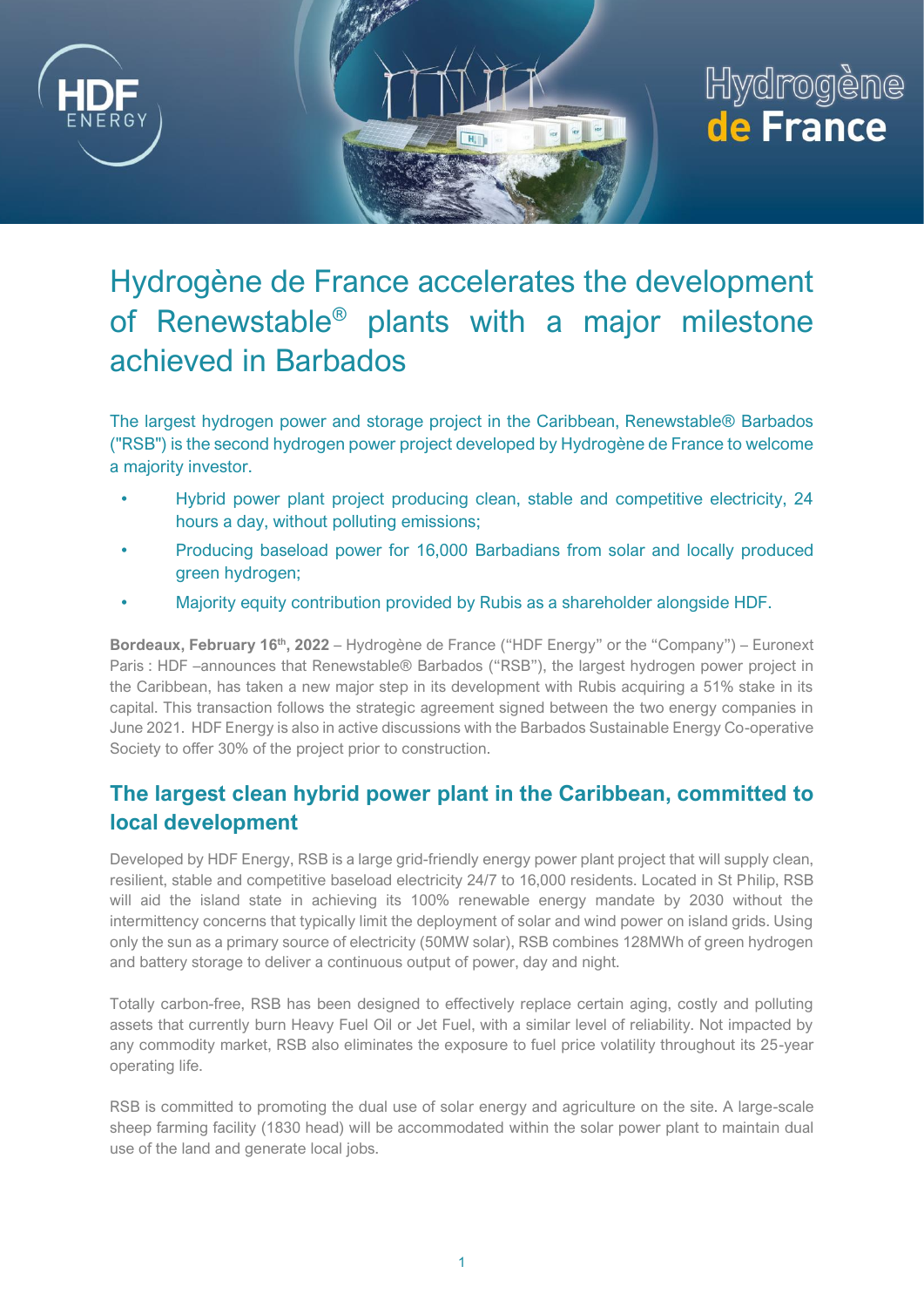

Hydrogène de France

During its 2-year construction period RSB will create around 200 directs et indirect jobs, and support around 25 permanent local jobs during its operation. Both HDF Energy and Rubis have their regional head offices in Barbados and currently employ over 1,500 professionals across the entire region.

# **RSB, the 2nd project developed by HDF Energy to welcome investors, paves the way for the duplication of Renewstable® power plants at a global scale**

The USD100+ million RSB project is a duplication of CEOG (en.ceog.fr), the first Renewstable® project in construction developed by HDF Energy located in French Guiana. It is being built by Siemens Energy and financed through a state-of-the-art project finance scheme. Rubis is also an equity investor of CEOG through SARA (the refinery of Martinique), alongside HDF Energy and the infrastructure fund Meridiam. Lenders include world leading private and institutional banks.

With already 18 similar projects underway and a presence in key geographies, HDF intends to significantly increase the number of its Renewstable<sup>®</sup> projects and become a global leader in hydrogen power.

**Damien Havard, CEO of HDF Energy said:** "We are extremely delighted to have Rubis joining RSB, the second Renewstable® project after CEOG. Many similar projects are currently being developed by HDF Energy across the globe, using the same proven bankable business model and focusing on a valuable baseload power service for local grids. With this second project in the development phase, we reinforce HDF Energy's unique expertise in hydrogen power and large infrastructure project development and anchor our global leadership in the field of large hydrogen power projects. With its strong commitment to decarbonization and local development expertise, Rubis is a robust partner in the development and financing of our projects."

**Clarisse Gobin-Swiecznik, Managing Director of Rubis:** "This second investment in a green hydrogen power plant reinforces our growing collaboration with HDF Energy. We strongly believe in the Renewstable® technology already implemented with CEOG as a viable solution to provide energy at an affordable cost to populations with challenging energy supply logistics. This new project illustrates our will to develop new carbon-free sources of energy, especially in countries where Rubis is operating."

> More information on Renewstable® Barbados **[www.renewstable-barbados.com](https://www.renewstable-barbados.com/)**